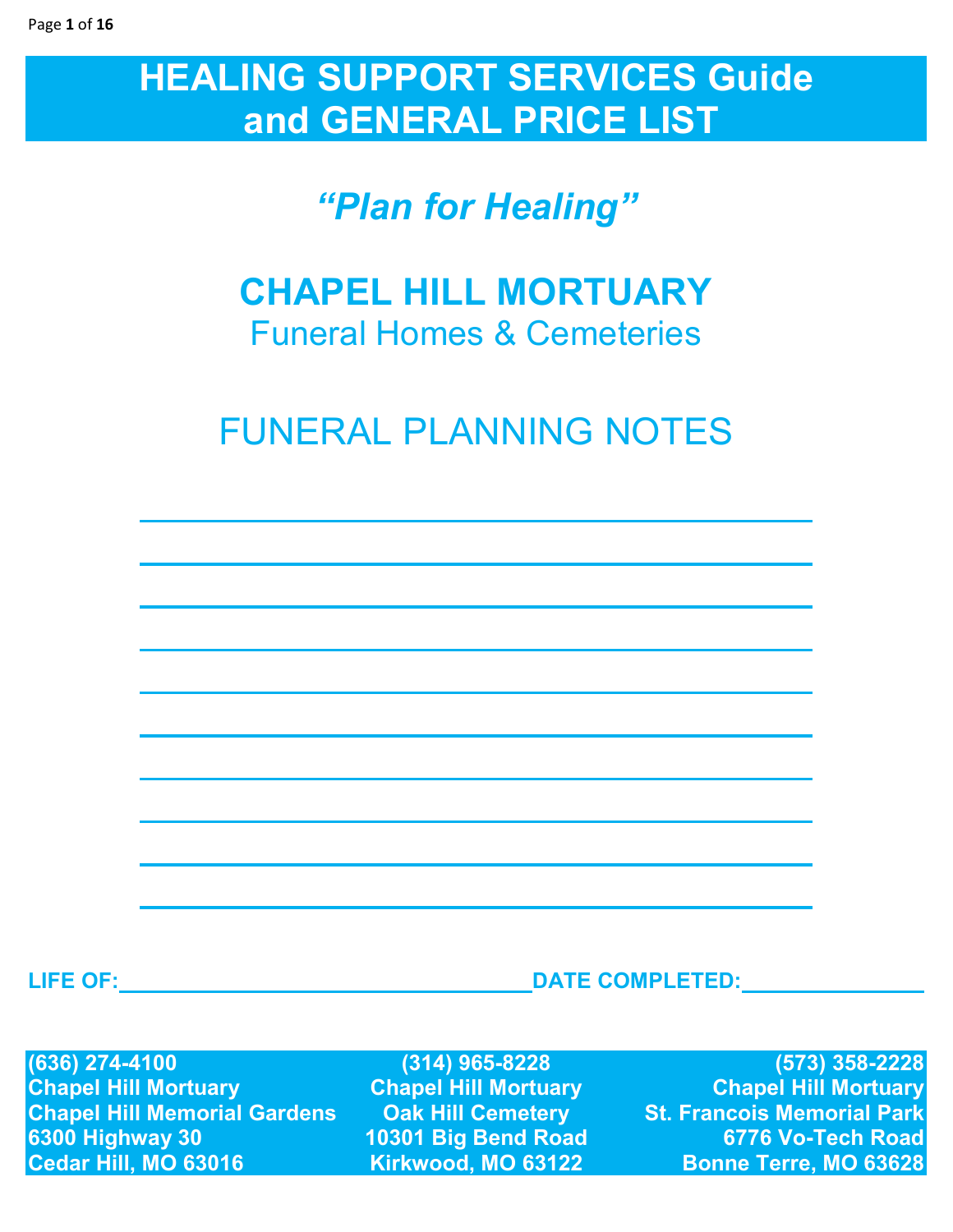# **HEALING SUPPORT SERVICES Guide and GENERAL PRICE LIST**

# *"Plan for Healing"*

## **CHAPEL HILL MORTUARY**  Funeral Homes & Cemeteries

Chapel Hill Mortuary Chapel Hill Memorial Gardens 6300 Highway 30 Cedar Hill, MO 63016 (636) 274-4100

> Chapel Hill Mortuary Oak Hill Cemetery 10301 Big Bend Road Kirkwood, MO 63122 (314) 965-8228

Chapel Hill Mortuary St. Francois Memorial Park 6776 Vo-Tech Road Bonne Terre, MO 63628 (573) 358-2228

**2424-HOUR INFORMATION (855) 568-8228 www.stlfuneral.com**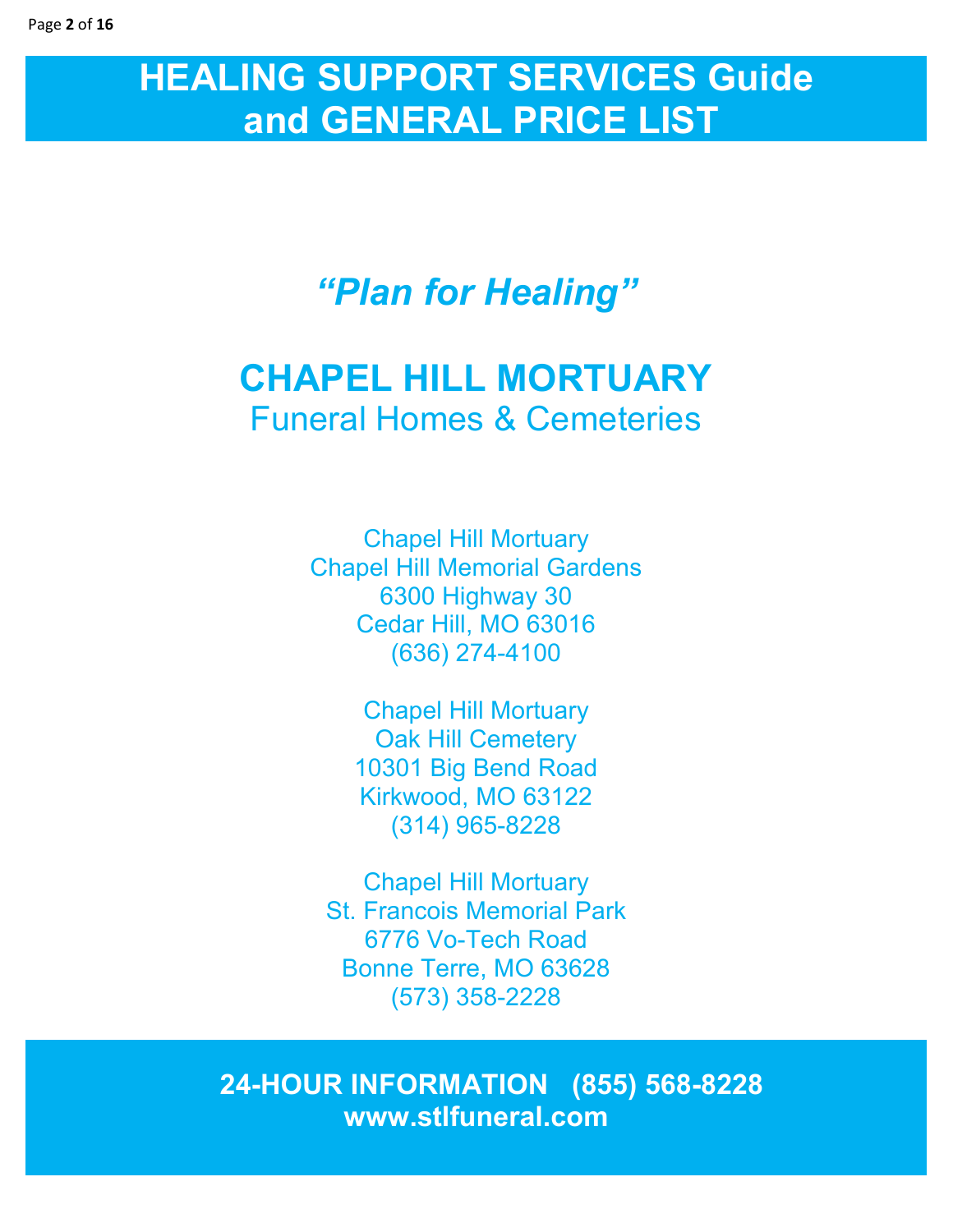# *"Plan for Healing" HOW YOU BEGIN HEALING WITH CHAPEL HILL*

## **WHY IS CHAPEL HILL THE BEST CHOICE FOR YOUR FAMILY?**

Losing someone you love is a life-changing experience. For most of us, a loss like this happens infrequently and with little or no warning. Even when we feel prepared, we can be surprised by the depth and power of the emotions that are stirred up by this type of acute loss. In the period of time following a loss, we also know there are other family members and friends who are struggling to understand and cope with the loss we are experiencing. On top of this, there are questions to be answered, forms to be completed and plans to be made – which can seem overwhelming.

We are here to help. Our Acute Loss Experts at Chapel Hill Mortuary are here to help your family begin healing. We understand the Acute Loss Period and walk with you through this experience. Our Healing Support Services equip you and your family to understand and attend to your emotional, relational and spiritual needs, all while preparing you to help your family members and friends to begin to heal. We cannot remove the pain caused by your loss, but we can help you put an intentional plan in place for healing. Learning how to embrace and survive the loss of a loved one can make all the difference in the world. Thank you for trusting us to help you and your family Begin Healing.

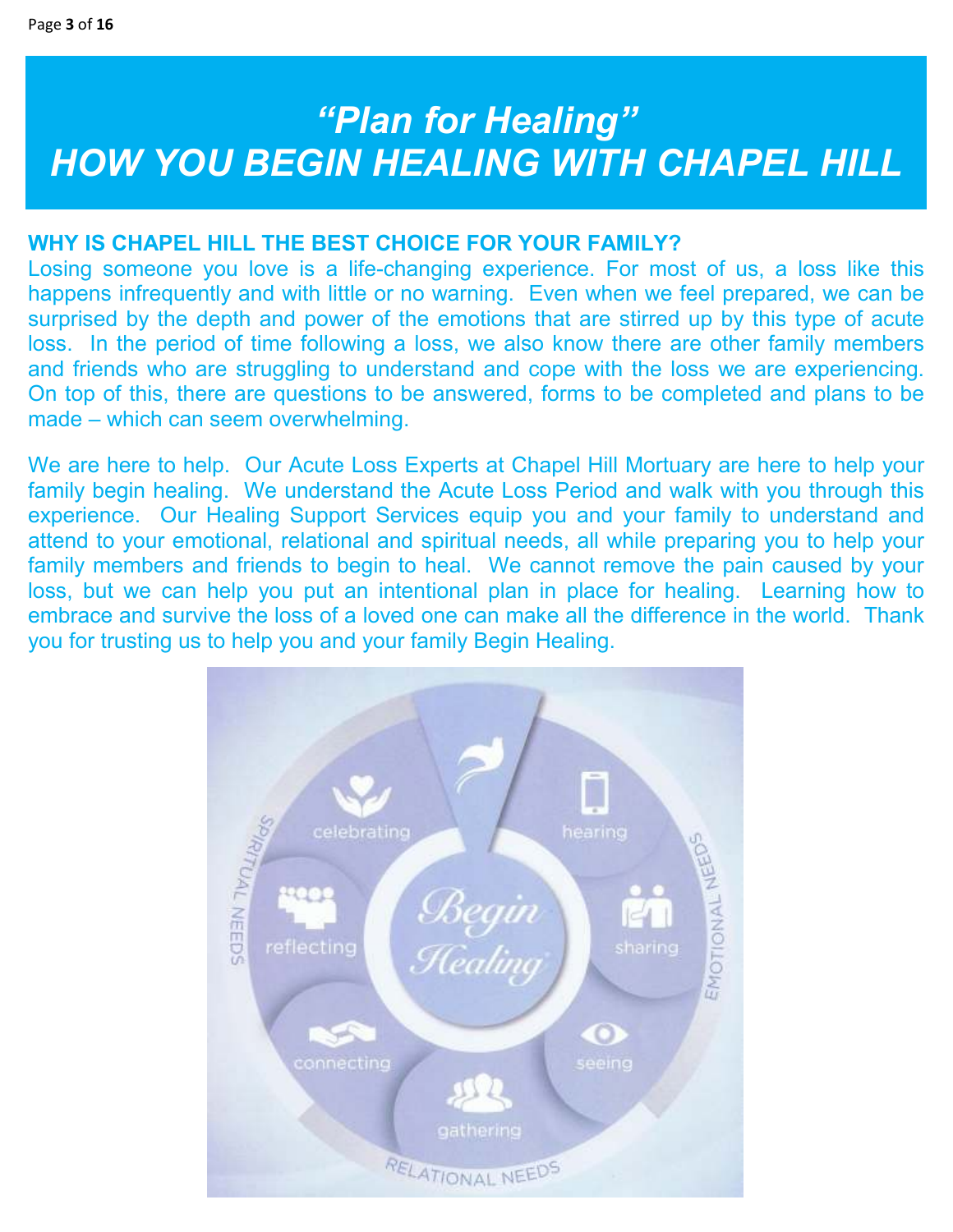# *"Plan for Healing" CHAPEL HILL HEALING SUPPORT SERVICES*

**SAFETY** | Connecting: We are safe place where grief and healing are supported unconditionally. We will not "take away your grief" or sanitize your experience but, instead, acknowledge your tears, your pain and your broken heart and help you to say farewell.

**PARTICIPATION** | Gathering: From experience we know that through intentional funeral planning, with your thoughtful, careful, informed decision-making, funerals are healing, not hard – and provide hope and meaning to family and friends you love, allowing them to establish important habits and behaviors in their journey through grief.

**ACUTE LOSS PERIOD** | Gathering: What is the Acute Loss Period and why is it important? The Acute Loss Period is the time between the event of death and the onset of grief. We explain the Acute Loss Period to ensure that whatever decisions you make will address the needs of you and your family during this time and allow you to effectively cope with loss and begin the journey of grief and healing.

**ADULT LOSS CLASS** | Gathering: Have you ever wondered why we have funerals? Many people ask that question. Our Adult Loss Class prepares family and friends with an understanding of the Acute Loss Period and strengthens our ability to intentionally participate in meaningful ways during the loss experience.

**FAMILY FAREWELL** | Seeing: When we see our deceased loved one, their death is made real to us. For most, seeing our loved on is an important part of our grief and marks the beginning of our healing – when we address our emotional and relational needs. We are prepared to respond and actively care for each generation of your family during this time.

**FAMILY COACHING** | Connecting: The Family Farewell is typically followed by a public time of gathering with extended family and close friends who care about you and will stop their lives to be with you during this time. As these individuals arrive, you may feel emotionally vulnerable. We provide you and your family with special instruction and support to make this transition easier, including practical ways to confidently make connections and begin to reflect on the life of your loved one.

**COACHING AND GUIDING FRIENDS** | Connecting: People often ask, "What do I say to someone who has experienced loss? Family and friends who you invite into your experience by attending this public time of gathering will receive encouragement and instruction from our Care Team. We invite them to connect, reflect and celebrate with you and thank them for their most important gift – their presence.

**GATHERING POINTS** | Connecting: Unique memorabilia creates gathering points where family and friends are comfortable and encouraged to share stories and remember your loved one. Our Care Team displays these items to provide access, enjoyment and intimacy. The best way to invite others into your loss is to share a story about your loved one. Sharing your story give others permission to tell theirs.

**COMMUNITY FAREWELL NOTICE** | Sharing & Connecting: We create and help you produce a digital and/or printed obituary with memorial photo. Beyond just facts, this Community Farewell Notice captures details of the life lived and shared by your loved one along with information about you and your family which extended family and friends appreciate as they prepare to attend the Community Farewell.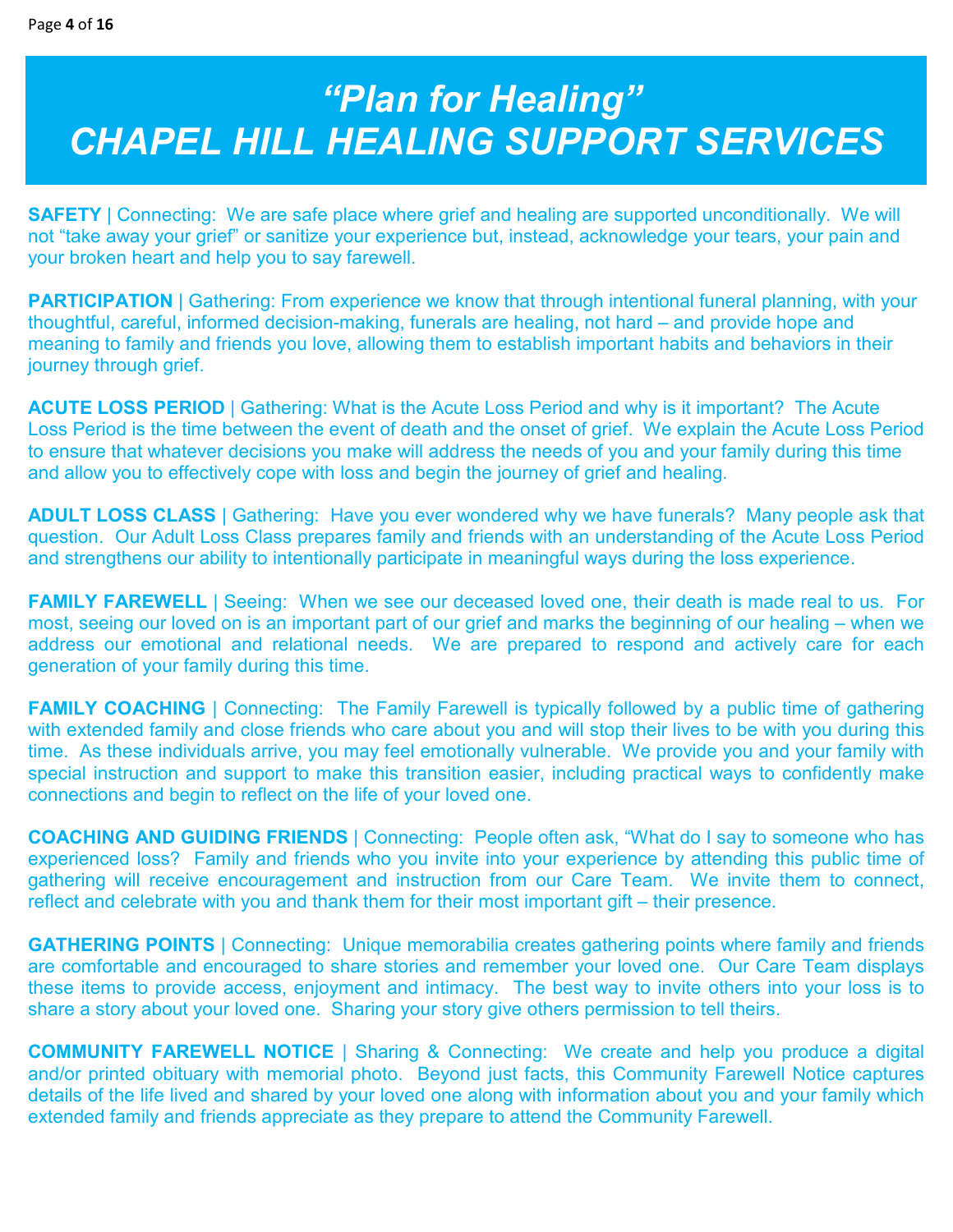# *"Plan for Healing" CHAPEL HILL HEALING SUPPORT SERVICES*

**GUESTBOOK REGISTRY** | Sharing: Family and friends will leave their names and messages in this online registry connected to the Community Farewell Notice. Our Care Team will gather these messages and prepare them for you following the Community Farewell.

**FAREWELL KEEPSAKE** | Seeing: We create mementos which may include a personalized design, prepared verse and perhaps a photo of your loved one. These memorial cards are kept by family and friends as an important keepsake from this experience.

**HEALING FAREWELL GUIDES** | Reflecting: Our Care Team is your host and prepared to attend to your every need during the public gathering time. We honor and maintain the sacredness of this experience you are engaged in with your family and friends and we are prepared to respond on a moment's notice to any situation which may distract from it. At the conclusion of the gathering, our Care Team completes a final list of details for the Community Farewell.

**THE CONNECTING CIRCLE** | Connecting & Reflecting: The Connecting Circle is the area immediately around the casket or memorial table. This is a space where few words, but much love, is generally shared. This area features quiet moments of reflection which begin to occur with your closest family and friends. Our Care Team recognizes the significance of this space and pays special attention, making certain connections there are as meaningful as possible.

**MEMORY NOTES** | Reflecting: We create notes for table tops throughout the gathering room which allow family and friends to write down a story or memory they wish to share with you. These notes are collected at the end of the gathering, referenced and returned to you after the Community Farewell.

**REFLECTION PHOTO DISPLAYS** | Reflecting: As we display your favorite photographs of your love one, you allow those who gather to remember and reflect on the things that matter most in life. Pictures are catalysts for reflective thinking which occurs at each Community Farewell.

**ONLINE REFLECTIONS** | Reflecting: When we share memories and photos, we begin to more fully understand the legacy of those we love. Our online memorial tribute is interactive, responsive and features the latest social media connectivity where family and friends leave messages, light candles, send floral remembrances and share photos and video – all from a single memorial page.

**CELEBRANT CONNECTION** | Reflecting: Our Care Team gathers messages and stories from the Online Guestbook, Memory Notes, Online Memorial Tributes and Farewell Memories Guide and provides this information to our Celebrant, Minister or Master of Ceremonies. This allows the Community Farewell to more meaningfully reflect the life of your loved one.

**FAREWELL TRIBUTE** | Celebrating: We know the saying, "A picture paints a thousand words" and understand that images can creatively tell a story. Using your favorite photos and background music we produce a video that spans the life of your loved one. In the midst of our loss, as we reflect on the meaning of their life, we are searching to be inspired and make room to be touched by joy.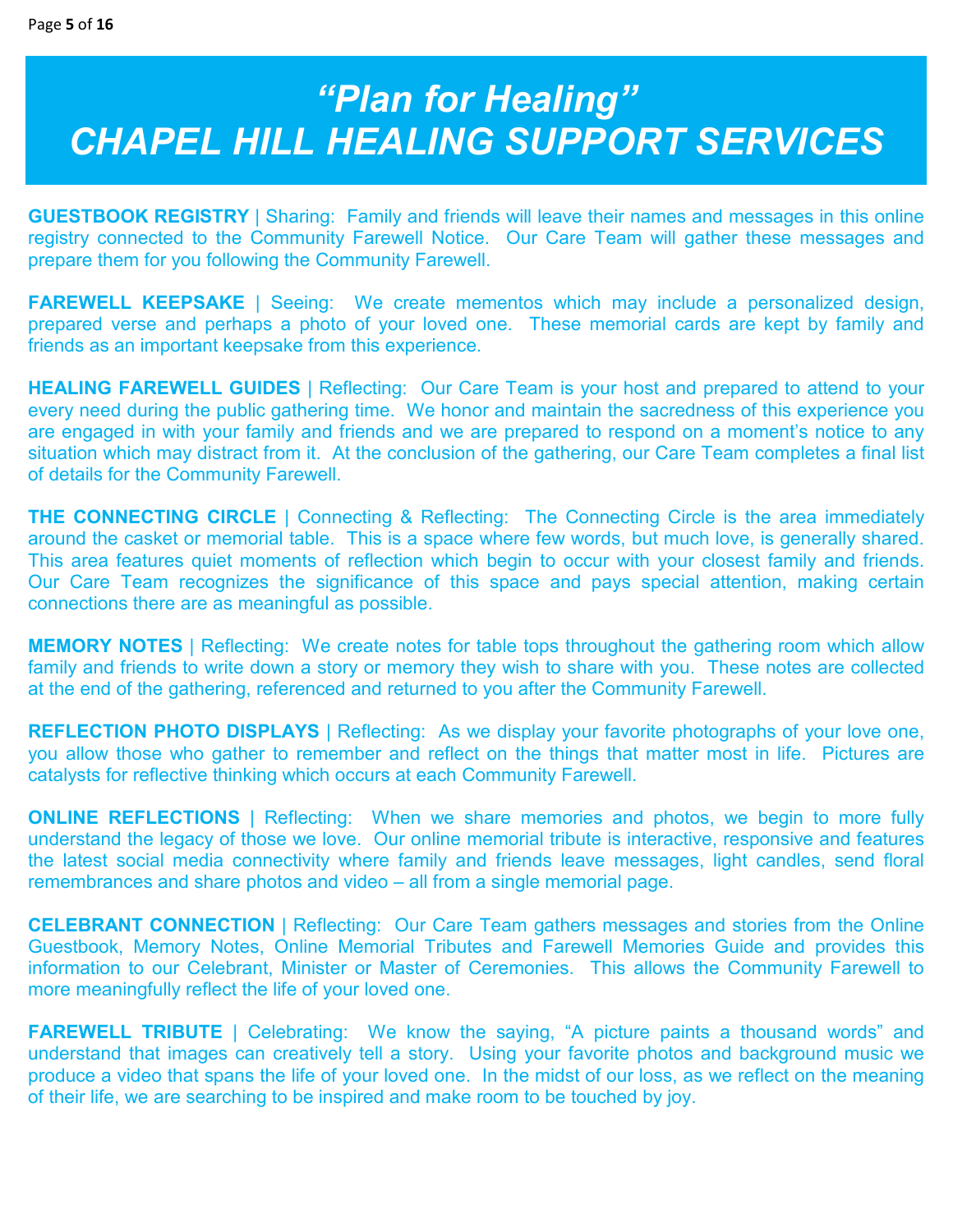# *"Plan for Healing" CHAPEL HILL HEALING SUPPORT SERVICES*

**CELEBRANT & MASTER OF CEREMONIES:** | Celebrating: Today, fewer people identify as religious, yet many identify as "spiritual" or get reconnected to their "faith" at a time of loss. We offer Celebrant services on-staff and by referral to make certain your Community Farewell is not simply organized, but created in way that is unique and inspiring to your audience and tells the story of your loved one in a way that is most fitting for their last good-bye. If you have not attended a Farewell with a Celebrant, make certain to explore this approach.

**COMMUNITY FAREWELL** | Celebrating: The Community Farewell is a unique, public ceremony which draws on aspects of all our Healing Support Services to provide hope and meaning to your family and friends. We are empowered and engaged to embrace the two faces of loss as we celebrate a life and nurture our healing.

**FLORAL REGISTRY** | Connecting: Our Care Team records details of the Community Farewell including the description of floral tributes received, matched with the sender. You are able to acknowledge family and friends who stopped their lives to be with you during this time and those who sent flowers.

**PRESENCE** | Connecting: We stand witness to your grief and are here, a personal contact and local, community resource on the journey to healing for you and your family.

**GRIEF SUPPORT** | Connecting: We are part of the emotional support team each of you will need in the weeks and months following the Community Farewell. These are your first days without your loved one. Grief is unavoidable, but a healthy grief experience is possible with planning that allows you to begin to establish a new normal.

**GRIEF SUPPORT GROUPS** | Connecting: We facilitate local Support Groups for Parents who have lost Children and Widows who have lost Spouses. We can also connect you with others. In these settings, individuals gather and connect with one another as they hear and share their stories and continue to nurture their emotional and relational needs.

**HOLIDAY MEMORIAL** | Connecting: Each year in November, we host "Holiday Memorial" events where we remember loved ones by hearing and sharing photos, names and stories of our loved ones, followed by lighting candles. At these events, family and friends continue to gather and connect over stories of their loved ones.

**MEMORIAL WALK** | Connecting: There are few losses as profound as the death of a child. We host a monthly Bereaved Parents Support Group, organize and sponsor a "Walk to Remember Children" in September of each year and are a host site for the "Worldwide Children's Candle Lighting" in December of each year. At each of these gatherings, we make powerful connections as we hear and share stories that we never want to forget.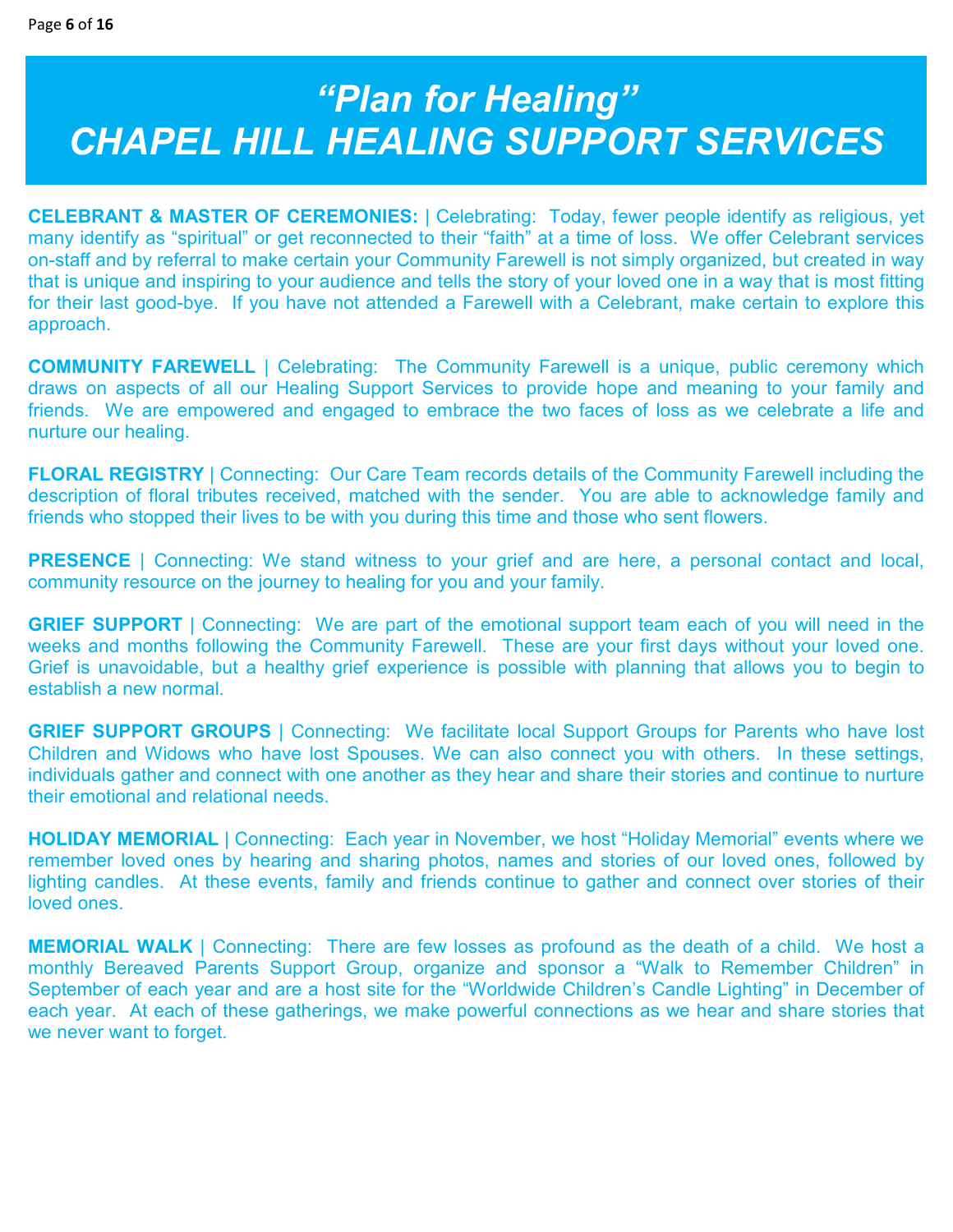L

## *"Plan for Healing" FAREWELL MEMORIES*

Sharing memories helps us connect with family and friends. These memories are the catalyst for family and friends to tell stories and begin reflecting on the people and things that matter most. Please write as much as you can and ask other family members to do the same. Remember to share these memories with the Celebrant, Minister or Master of Ceremonies

**WORDS DESCRIBING THIS LIFE:**

**FAVORITE STORIES:**

**FONDEST MEMORIES:** 

**REMARKABLE ACCOMPLISHMENTS:**

**FAVORITE SAYINGS:**

**FAVORITE ACTIVITIES:**

**FAVORITE PLACE TO SPEND TIME: FAVORITE IMAGE OF GOD: WORDS DESCRIBING GOD'S MISSION:**

L **FAVORITE BOOK OR READINGS:** 

**FAVORITE SONGS OR MUSIC:**

| <b>FAVORITE COLORS:</b> |                  |                 |
|-------------------------|------------------|-----------------|
| <b>FAVORITE PETS:</b>   |                  |                 |
| <b>OCCUPATION:</b>      | <b>EMPLOYER:</b> | <b>RETIRED:</b> |
| <b>OTHER THOUGHTS:</b>  |                  |                 |

l,

**LIFE OF: DATE COMPLETED:**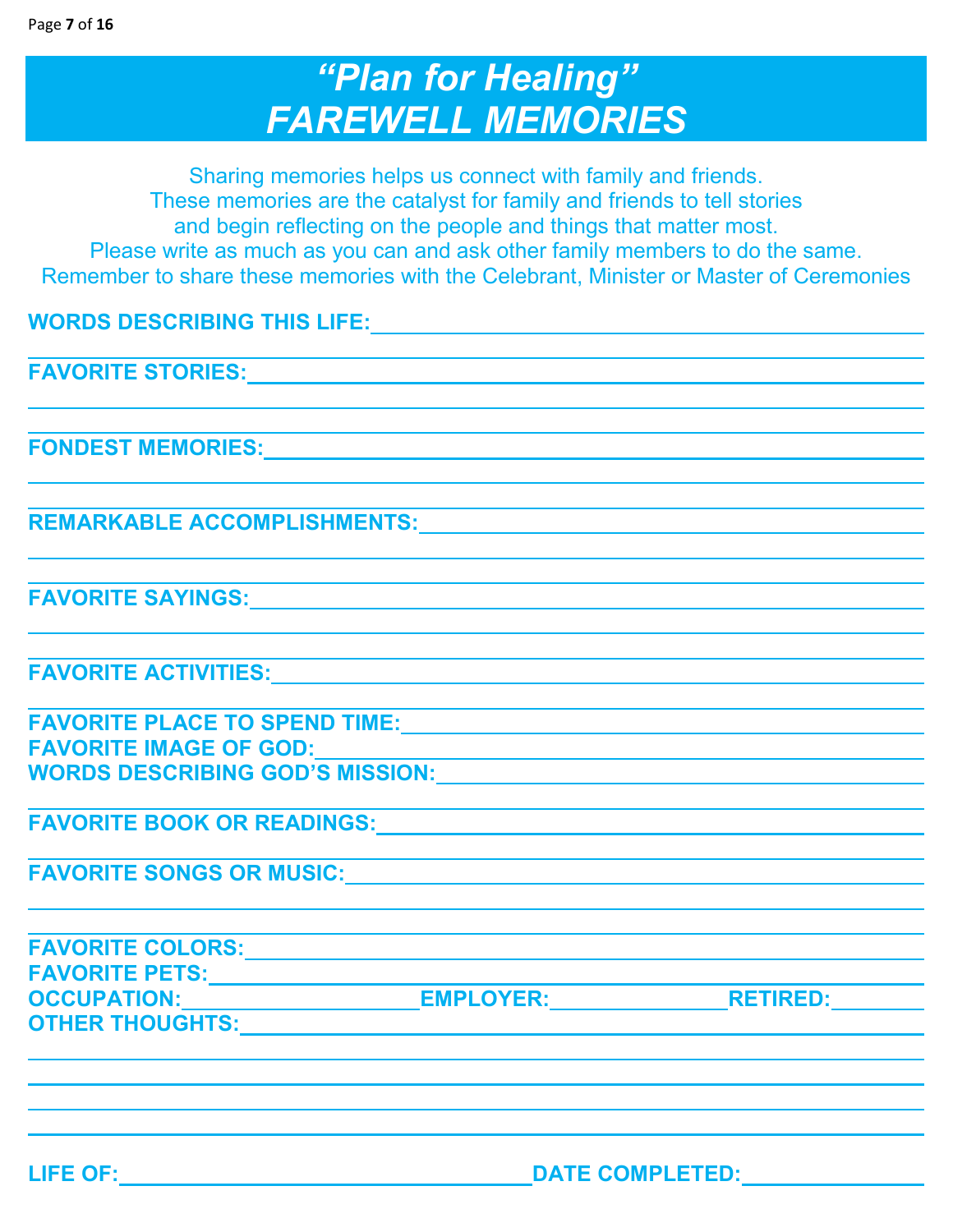# *"Plan for Healing" NOTIFICATIONS - PART ONE*

r

**LIFE OF: DATE COMPLETED:** 

**CURRENTLY MARRIED: Begin with Surviving Spouse NO SURVIVING SPOUSE: Begin with All Surviving Children NO SURVIVING CHILDREN: Begin with Surviving Parents NO SURVIVING PARENTS: Begin with All Surviving Siblings** 

| 1 - Name:        | <b>Relationship:</b>     | <b>Cell Phone:</b> |
|------------------|--------------------------|--------------------|
| $1 -$ Email:     | <b>City &amp; State:</b> |                    |
|                  |                          |                    |
| <b>2 - Name:</b> | <b>Relationship:</b>     | <b>Cell Phone:</b> |
| $2 -$ Email:     | <b>City &amp; State:</b> |                    |
|                  |                          |                    |
| <b>3 - Name:</b> | <b>Relationship:</b>     | <b>Cell Phone:</b> |
| $3 -$ Email:     | <b>City &amp; State:</b> |                    |
|                  |                          |                    |
| <b>4 - Name:</b> | <b>Relationship:</b>     | <b>Cell Phone:</b> |
| $4 -$ Email:     | <b>City &amp; State:</b> |                    |
|                  |                          |                    |
| <b>5 - Name:</b> | <b>Relationship:</b>     | <b>Cell Phone:</b> |
| $5 -$ Email:     | <b>City &amp; State:</b> |                    |
|                  |                          |                    |
| <b>6 - Name:</b> | <b>Relationship:</b>     | <b>Cell Phone:</b> |
| 6 - Email:       | <b>City &amp; State:</b> |                    |
|                  |                          |                    |
| $7 - Name$       | <b>Relationship:</b>     | <b>Cell Phone:</b> |
| 7 - Email:       | <b>City &amp; State:</b> |                    |
|                  |                          |                    |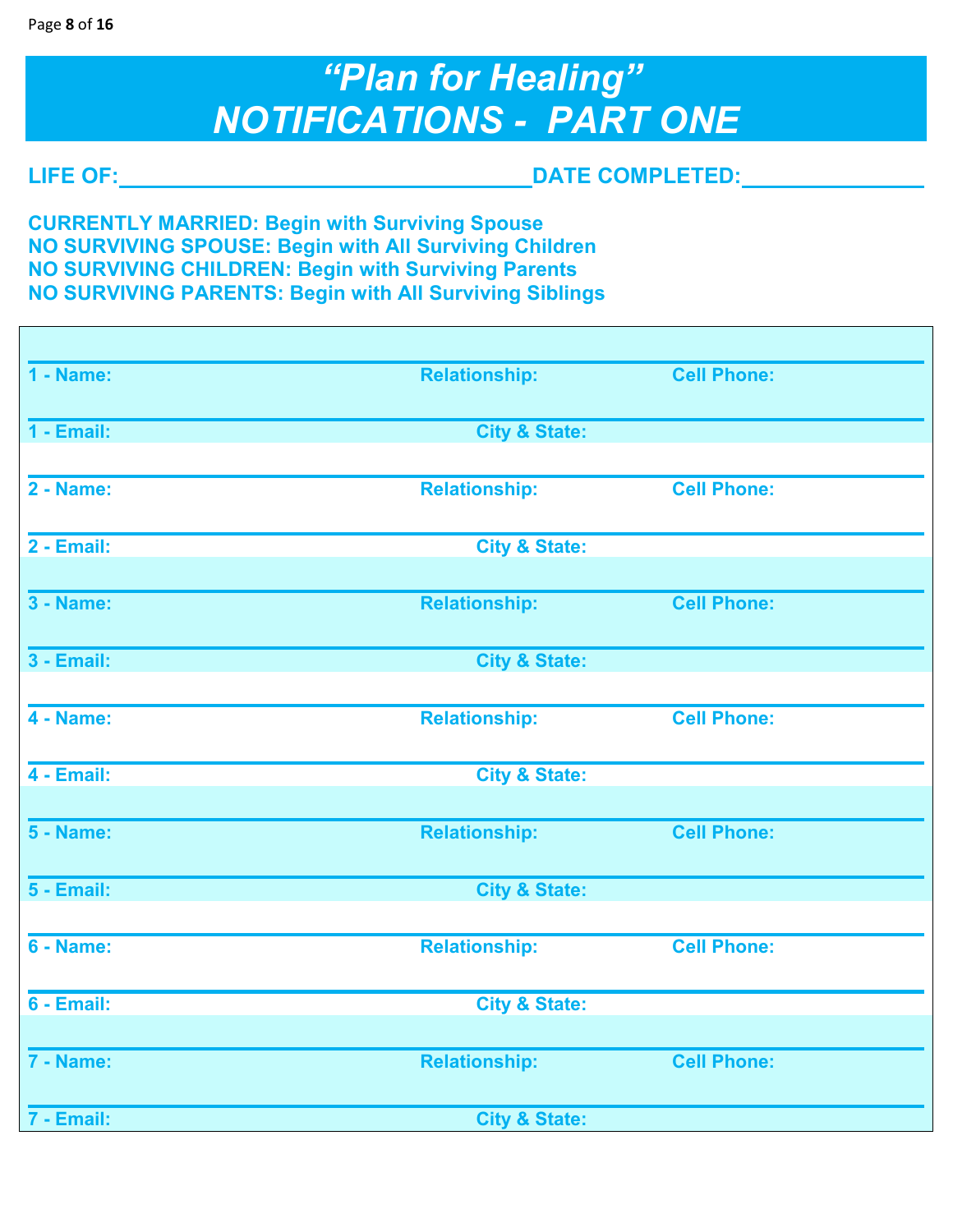### Page **9** of **16**

# *"Plan for Healing" NOTIFICATIONS - PART TWO*

|                                                                 |                                          | <b>DO NOT SHOW SSN</b>         |
|-----------------------------------------------------------------|------------------------------------------|--------------------------------|
| 1 - LEGAL NAME: First, Middle, Last                             | 2 - Social Security Number (Must Locate) |                                |
|                                                                 |                                          |                                |
| 2 - PERMANENT RESIDENCE: Street Address, City, ST Zip           |                                          | 3 - County                     |
| <b>4 - BIRTHDATE</b>                                            | 5 - BIRTHPLACE: City & ST                |                                |
|                                                                 |                                          |                                |
| 6 - MOTHER'S NAME: Include Maiden Name                          | <b>7 - FATHER'S NAME</b>                 |                                |
| 8 - NATIONALITY: Ethnicity                                      | 9 - EDUCATION: Last Grade Completed      |                                |
|                                                                 |                                          |                                |
| 10 - MARITAL STATUS: Married, Widow, Never, Divorce             | 11 - MARRIAGE DATE: If Married, Widow    |                                |
| 12 - SPOUSE NAME: If Married, Widow (Included Wife Maiden Name) |                                          |                                |
|                                                                 |                                          |                                |
| 13 - OCCUPATION: Type of WORK, Type of INDUSTRY                 |                                          | 14 - Employer: Retirement Date |
|                                                                 |                                          |                                |
| 15 - MILITARY SERVICE: Branch, Dates                            | 16 - Discharge Documents (Please Locate) |                                |
| 17 - Church/Club/Organization:                                  | <b>City &amp; State:</b>                 | <b>Phone</b>                   |
|                                                                 |                                          |                                |
| 17 - Church/Club/Organization:                                  | <b>City &amp; State:</b>                 | <b>Phone</b>                   |
|                                                                 |                                          |                                |
| 17 - Church/Club/Organization:                                  | <b>City &amp; State:</b>                 | <b>Phone</b>                   |
| 17 - Church/Club/Organization:                                  | <b>City &amp; State:</b>                 | <b>Phone</b>                   |
|                                                                 |                                          |                                |
| 17 - Church/Club/Organization:                                  | <b>City &amp; State:</b>                 | <b>Phone</b>                   |
| 17 - Church/Club/Organization:                                  | <b>City &amp; State:</b>                 | <b>Phone</b>                   |
|                                                                 |                                          |                                |
| 17 - Church/Club/Organization:                                  | <b>City &amp; State:</b>                 | <b>Phone</b>                   |
|                                                                 |                                          |                                |

**LIFE OF: DATE COMPLETED:**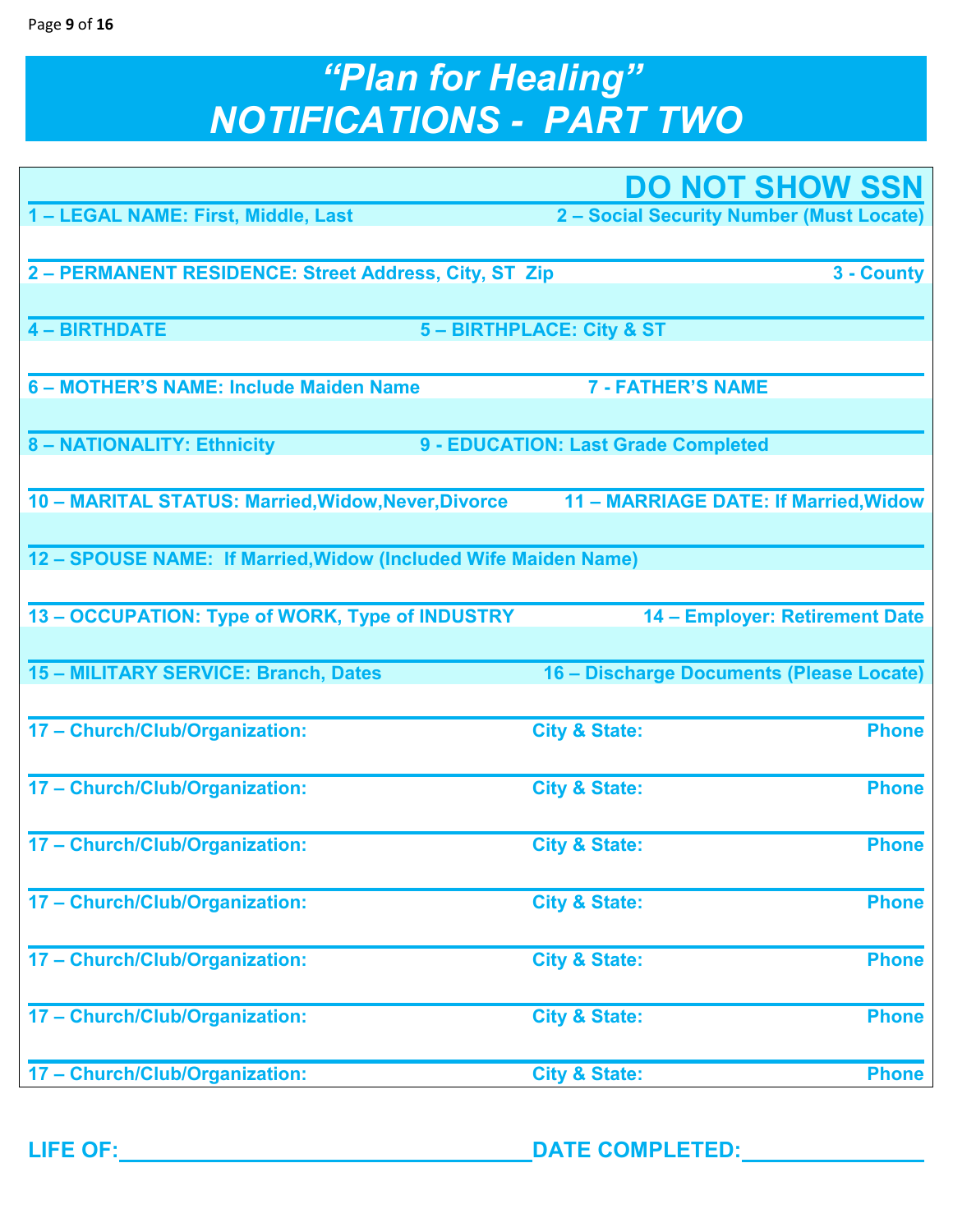# *"Plan for Healing" NOTIFY YOUR FAMILY ABOUT PRE-PLANNING*

*Dear* , *and the article is a set of the article in the article in the article in the article in the article in the article in the article in the article in the article in the article in the article in the article in the* 

 *This letter is to let you know that I have pre-planned my funeral arrangements with Chapel Hill Mortuary.* 

 *There is nothing for you to be alarmed about. Planning my funeral is an important part of getting my affairs in order. The important details regarding my farewell are on file with Chapel Hill Mortuary at the location shown below.* 

 *I have made the best decisions I can, at this time, in order for you to begin the process of healing when the time comes.* 

 *Chapel Hill Mortuary is prepared to teach you about the seven stages of acute loss which follow the loss of someone we love and support our emotional, relational and spiritual needs.* 

 *Please keep this letter in a safe place. If anything should happen to me, call Chapel Hill Mortuary at the phone number listed below.* 

 *Love,* 

*Signature* Date **Date** *Date* 

 *Printed Name* 

**(636) 274-4100 (314) 965-8228 (573) 358-2228 Chapel Hill Mortuary Chapel Hill Mortuary Chapel Hill Mortuary Chapel Hill Memorial Gardens Oak Hill Cemetery St. Francois Memorial Park 6300 Highway 30 10301 Big Bend Road 6776 Vo-Tech Road Cedar Hill, MO 63016 Kirkwood, MO 63122 Bonne Terre, MO 63628**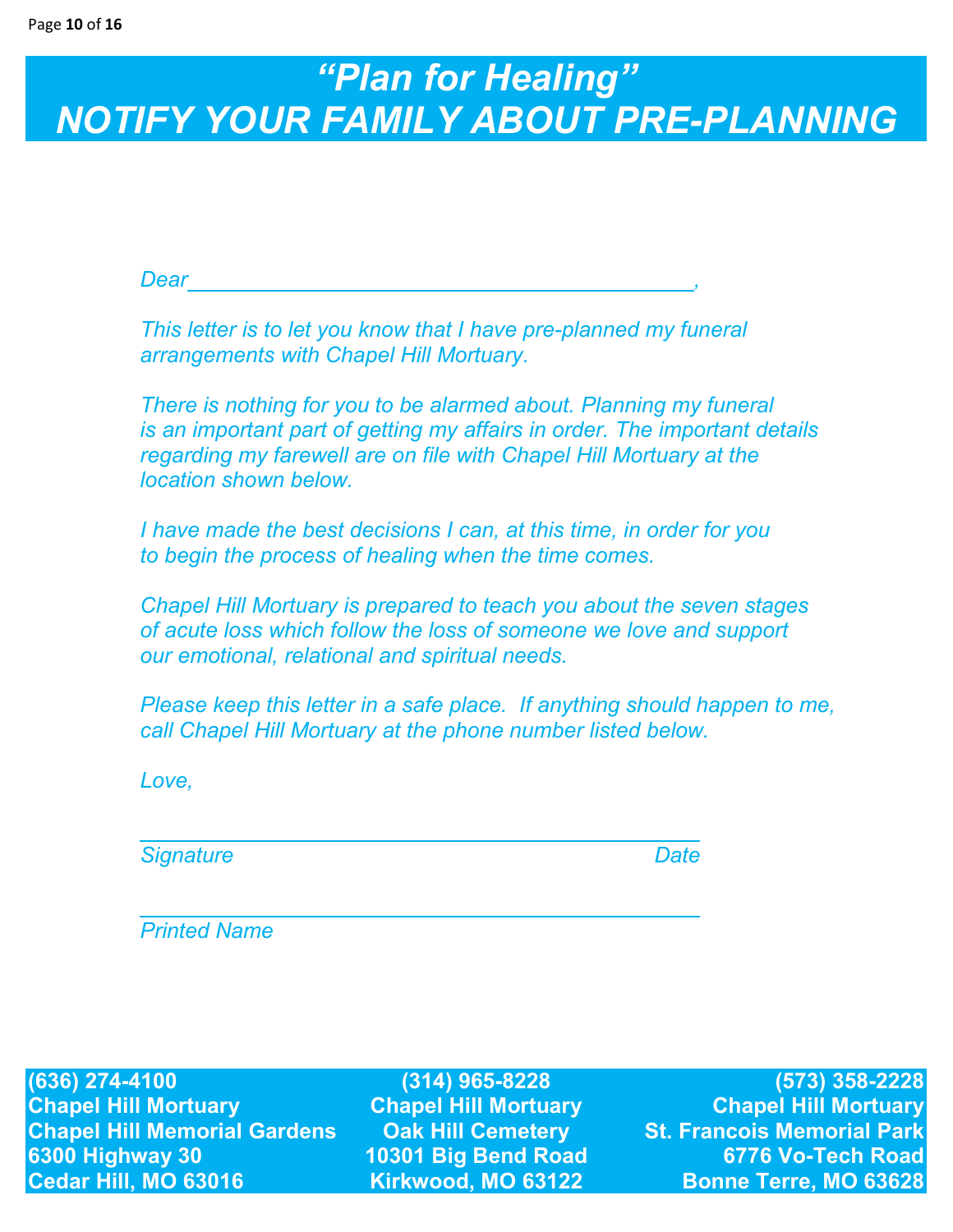# *"Plan for Healing" FAREWELL SELECTIONS*

At Chapel Hill Mortuary we offer four distinct farewell experiences. With each experience we provide Healing Support Services that are focused on the emotional, relational and spiritual needs of your family and friends.

## HEALING FAREWELL 4,050 - 7,933

The Healing Farewell includes 26 of our Healing Support Services during the Acute Loss Period as well as a Public Gathering and Community Farewell with the casket present.

## FAITHFUL FAREWELL **4,050 - 7,933**

The Faithful Farewell includes 26 of our Healing Support Services during the Acute Loss Period along with a Public Gathering and faith-based Community Farewell with the casket present, held at a church or place of worship.

## SIMPLE FAREWELL 3,730 – 7,504

The Simple Farewell includes 26 Healing Support Services during the Acute Loss Period beginning with the Family Farewell. The Family Farewell is a private gathering providing your family a quiet moment of reflection and opportunity to say good-bye. This Family Farewell is followed by a Public Gathering and Community Farewell. A casket with preparation of the body is optional.

## NATURAL FAREWELL 2,350 - 5,671

The Natural Farewell includes 13 Healing Support Services during the Acute Loss Period along with a Family Farewell. The Family Farewell is a private gathering providing your family a quiet moment of reflection and opportunity to say good-bye. A casket with preparation of the body is optional.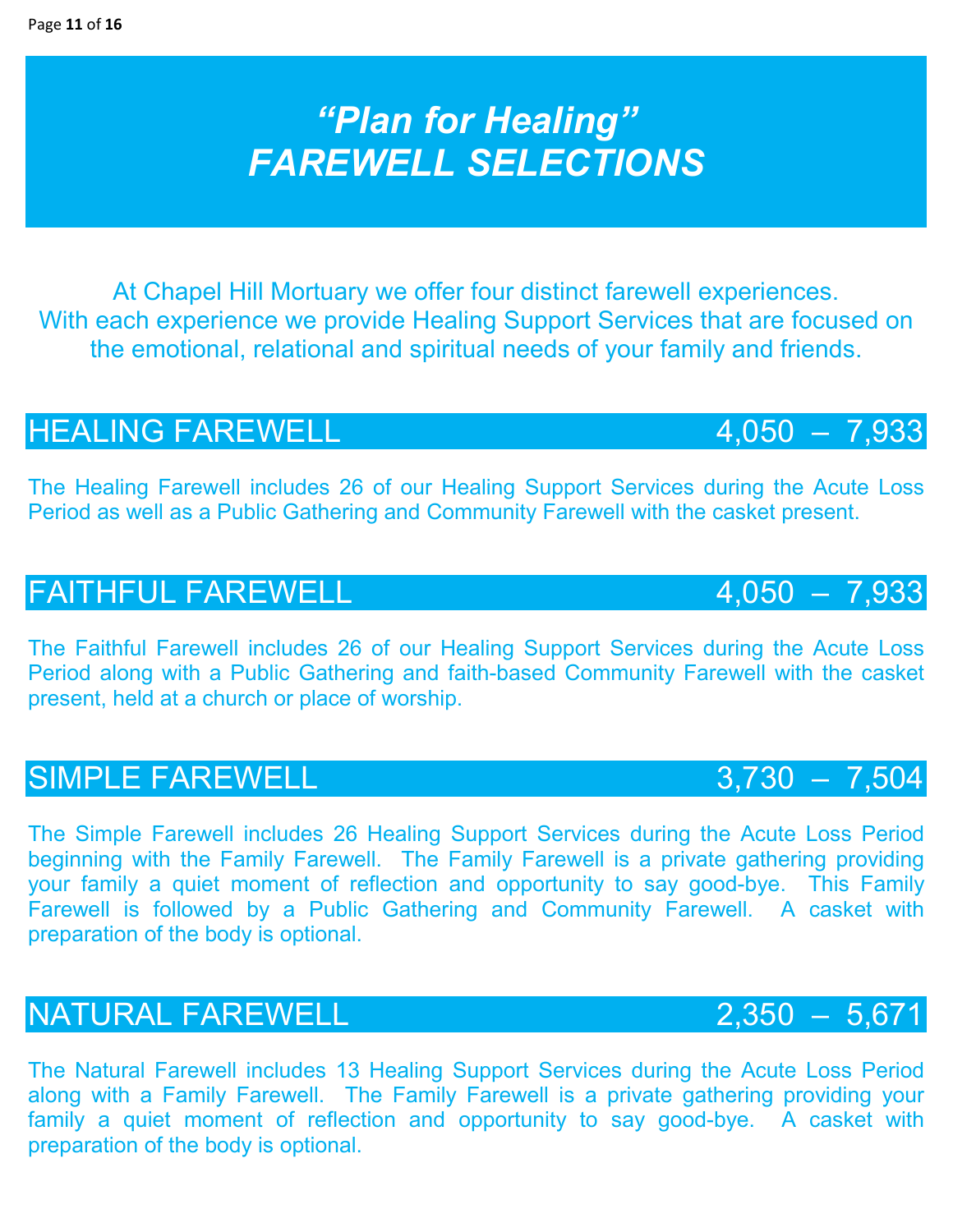**Chapel Hill Mortuary, Inc. Chapel Hill Mortuary Chapel Hill Mortuary 6300 Highway 30 10301 Big Bend Road 6776 Vo-Tech Road 636.274.4100 314.965.8228 573.358.2228 MO Establishment #2002015634 MO Establishment #2010032212 MO Establishment #2016028701** 

## *GENERAL PRICE LIST*

*(page 1 of 2)* 

Prices effective June 1, 2019 and subject to change without notice. The goods and services shown below are those we can provide to our customers. You may choose only the items you desire. However, any funeral arrangements you select will include a charge for our basic services and overhead. If legal or other requirements mean you must buy any items you did not specifically ask for, we will explain the reason in writing on the statement we provide describing the funeral goods and services you selected. **Professional Services:** 

| <b>Washing of Body</b> (Washing Body, Essential Oils, at Place of Death or Funeral Home, with or without Family)           | 90  |
|----------------------------------------------------------------------------------------------------------------------------|-----|
| <b>Dressing of Body</b> (Dressing Body, at Place of Death or Funeral Home, with or without Family)                         | 90  |
| <b>Cooling with Ice</b> (Ice as needed during Family Farewell)                                                             | 90  |
| <b>Cooling with Refrigeration</b> (Cooling as needed leading up to Family Farewell)                                        | 90  |
| Obit Placement on Chapel Hill Mortuary Website (submitted and prepared by Clients engaging other Funeral Provider)         | 190 |
| <b>Cremation - Timely</b> (Body delivered to Crematory by Chapel Hill Mortuary personnel, timely cremated, and returned)   | 190 |
| <b>Cremation - Attended</b> (Cremation of body scheduled with Crematory & Attended by Chapel Hill Mortuary personnel)      | 390 |
| <b>Embalming</b> (includes Washing and Dressing, as needed)                                                                | 590 |
| Embalming is not required by law. Embalming may be necessary, however, if you select certain funeral arrangements, such    |     |
| as a funeral with viewing. If you do not want embalming, you usually have the right to choose an arrangement that does not |     |
| require you to pay for it, such as direct cremation or immediate burial. Embalming slows the natural process of            |     |

*Basic Services and Overhead* 1,590

This fee for our basic services and overhead will be added to the total cost of the funeral arrangements you select. Within this fee, we recover costs related to arrangement conference, coordination with professionals, preparing and filing paperwork (death certificates, insurance, social security), preparation and placement of obituary notices, coordination with others providing services (crematory, cemetery, hospitals), care of deceased at funeral home. Also included in this charge are overhead expenses relative to our facilities, licensing, legal and accounting, insurance, building and utility expenses, parking lot and ground maintenance, lounge, taxes, record keeping & grief and outreach. (This fee is already included in our charges for direct cremation, immediate burial and forwarding or receiving of remains).

decomposition and provides time to gather and connect. You may choose healing experiences that include seeing the

deceased which do not require embalming, like a Family Farewell, Natural Farewell and Graveside Service.

### **Use of Facilities, Professional Staff & Equipment:**

| <b>Family Farewell</b> (Up to 15 Immediate Family Members up to 30 Minutes at our Funeral Home, Privately, Unannounced)* | 90  |
|--------------------------------------------------------------------------------------------------------------------------|-----|
| Scheduled & Witnessed Cemetery Interment (Up to 5 Attendees WITHOUT Celebrant/Minister)**                                | 290 |
| <b>Funeral Ceremony or Memorial Service (Chapel Hill HSS scheduled at our Funeral Home)*</b>                             | 590 |
| <b>Gathering or Visitation (Chapel Hill HSS scheduled at our Funeral Home)</b>                                           | 790 |
| Cemetery Graveside Committal Service (Chapel Hill HSS scheduled at our Cemetery)**                                       | 790 |
| *add \$290 when scheduled Weekday after 3pm or on Saturday, Sunday or Holiday                                            |     |
|                                                                                                                          |     |

\*\*additional late Weekday, Saturday, Sunday and Holiday Cemetery charges will apply (see schedule at Cemetery)

### **Use of Professional Staff & Equipment:**

| <b>Funeral Ceremony or Memorial Service (Chapel Hill HSS hosted off-site)***</b>              | 590 |
|-----------------------------------------------------------------------------------------------|-----|
| <b>Witnessed Cremation</b> (Chapel Hill HSS hosted off-site at Crematory)***                  | 590 |
| <b>Gathering or Visitation</b> (Chapel Hill HSS hosted off-site)                              | 790 |
| <b>Cemetery Graveside Committal Service (Chapel Hill HSS hosted off-site at Cemetery)****</b> | 790 |
| *** add \$290 when scheduled Weekday after 3pm or on Saturday, Sunday or Holiday              |     |

\*\*\*\* additional late Weekday, Saturday, Sunday and Holiday Cemetery charges may also apply (see schedule at Cemetery)

### **Automotive Equipment & Professional Staff**

| Service Van (typically for private transport of Deceased, Casket, Flowers or Funeral Equipment within 75 miles)         | 290       |
|-------------------------------------------------------------------------------------------------------------------------|-----------|
| Lead Car or Sedan (4 Passenger – typically for Minister, escort & traffic control during procession within 75 miles)    | 390       |
| <b>Transfer of Deceased to Funeral Home (within 75 mile radius)</b>                                                     | 490       |
| <b>Casket Coach or Hearse (typically for public or private transport of Casket within 75 mile radius)</b>               | 490       |
| <b>Limousine</b> (6 Passenger up to 4 hours – additional \$190 per hour – typically for Immediate Family in procession) | 590       |
| <b>Additional Mileage</b> (each mile beyond first 75)                                                                   | 2.75 each |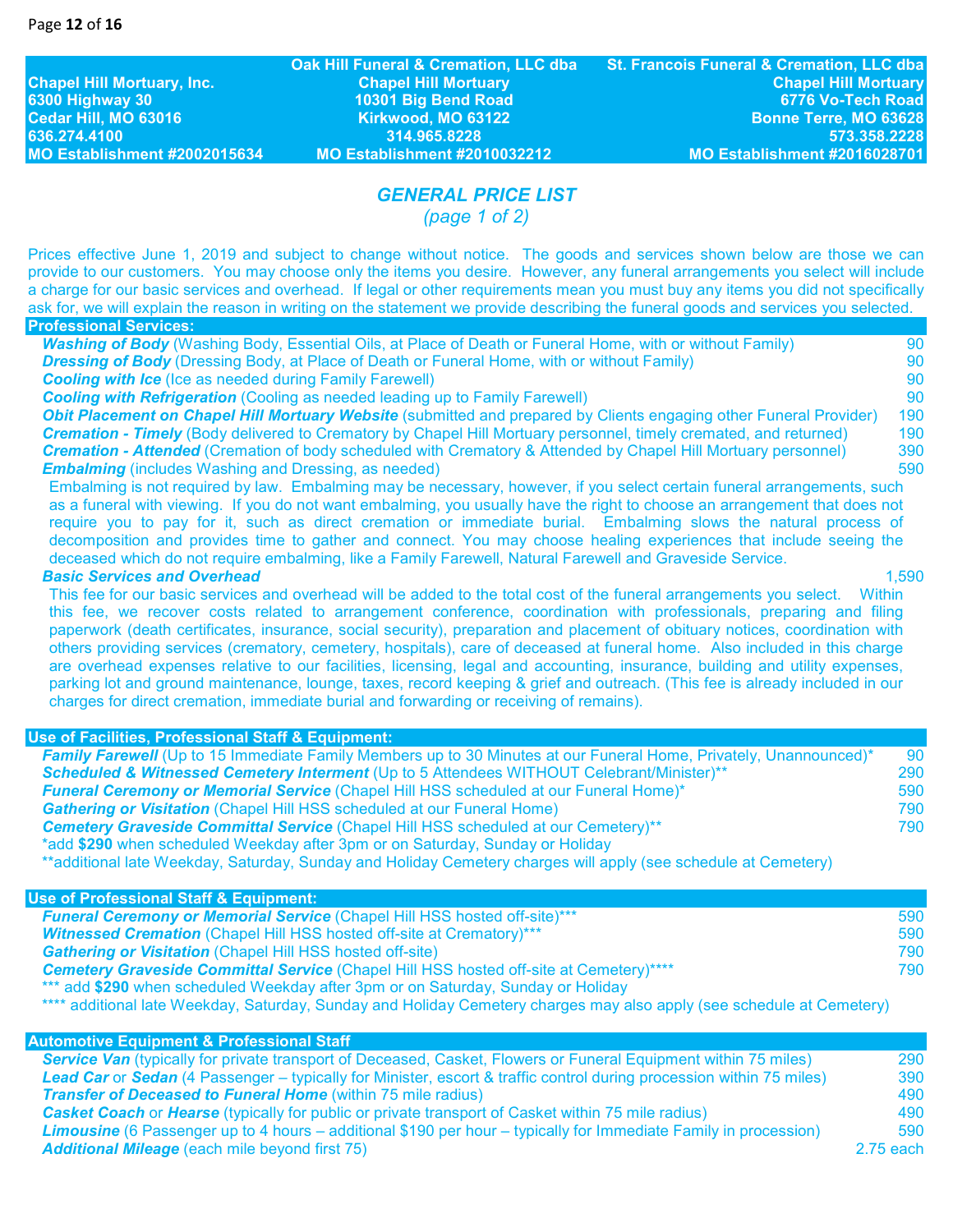**Chapel Hill Mortuary, Inc. Chapel Hill Mortuary Chapel Hill Mortuary 6300 Highway 30 10301 Big Bend Road 6776 Vo-Tech Road 636.274.4100 314.965.8228 573.358.2228 MO Establishment #2002015634 MO Establishment #2010032212 MO Establishment #2016028701** 

**Oak Hill Funeral & Cremation, LLC dba St. Francois Funeral & Cremation, LLC dba Bonne Terre, MO 63628** 

## *GENERAL PRICE LIST*

*(page 2 of 2)* 

**Merchandise:**<br>**Cremation Containers & Caskets** 

*Cremation Containers & Caskets* 190 to 40,000 a complete price list will be provided at the funeral home *Cremation Urns, Jewelry & Keepsakes* 95 to 3,595 a complete price list will be provided at the funeral home *Outer Burial Containers & Urn Vaults* 390 to 5,995 a complete price list will be provided at the funeral home

## **Cash Advances: (costs you may incur with others during the course of funeral planning)**<br>Cemetery (property, gravesite preparation, tent & chairs) *Centulties (Minister, Musician, Server, Hairdresser)*

Cemetery (property, gravesite preparation, tent & chairs)

Monument (Purchase or Final Date Engraving) State of Missouri (Death Certificate, Sales Tax on Merchandise) Out-of-State (Air Fare, Embalming, Transport, Death Certificate) **Charlotter Certificate** Obituary (Newspaper, Radio, Website)

## **FTC (Federal Trade Commission) Packages:**

| <b>Direct Cremation Package:</b>                             |       |
|--------------------------------------------------------------|-------|
| <b>Transfer of Deceased to Funeral Home</b>                  | 490   |
| <b>Family Farewell (15 Family Members, 30 Minutes)</b>       | 90    |
| Service Van (to Crematory)                                   | 290   |
| <b>Cremation (Attended)</b>                                  | 390   |
| <b>Basic Services &amp; Overhead</b>                         | 1,590 |
| Sub-Total (Client Selects or Delivers Urn & Container) 2,850 |       |
| Add: Alternative Container (Starmark Safeway 800121)*        | 190   |
| Add: Urn (Black Plastic)                                     | 25    |
| Add: Sales Tax (estimate at CH rate)                         | 15    |
| <b>Total (Timely, Unattended Cremation w/Black Plastic)</b>  | 3.080 |

### *Direct Cremation Package: Immediate Burial Package:*

| DIFECT CIENTATION FACABUE.                                   |            | <i>IIIIIII</i> culate Duriai Fachaye.                  |            |
|--------------------------------------------------------------|------------|--------------------------------------------------------|------------|
| <b>Transfer of Deceased to Funeral Home</b>                  | 490        | <b>Transfer of Deceased to Funeral Home</b>            | 490        |
| <b>Family Farewell (15 Family Members, 30 Minutes)</b>       | 90         | <b>Family Farewell (15 Family Members, 30 Minutes)</b> | 90         |
| Service Van (to Crematory)                                   | <b>290</b> | Service Van (to Cemetery)                              | <b>290</b> |
| <b>Cremation (Attended)</b>                                  | 390        | <b>Basic Services &amp; Overhead</b>                   | 1,590      |
| <b>Basic Services &amp; Overhead</b>                         | 1,590      | <b>Sub-Total (Client Selects or Delivers Casket)</b>   | 2,460      |
| Sub-Total (Client Selects or Delivers Urn & Container) 2,850 |            | Add: Casket (Nelson170/20GaugeClip)                    | 1,795      |
| Add: Alternative Container (Starmark Safeway 800121)* 190    |            | Add: Sales Tax (estimate at CH rate)                   | 123        |
| Add: Urn (Black Plastic)                                     |            | <b>Total (Unattended Delivery to Cemetery)</b>         | 4,378      |
|                                                              |            |                                                        |            |

\*If you want to arrange a direct cremation, you can use an alternative container. Alternative containers encase the body and can be made of materials like fiberboard or composition materials (with or without an outside covering). The container we provide is constructed of corrugated fiberboard (familiar as cardboard)

| <b>Forwarding to Another Funeral Home:</b>    |       | <b>Receiving from Another Funeral Home:</b> |       |
|-----------------------------------------------|-------|---------------------------------------------|-------|
| <b>Basic Services and Overhead</b>            | 1.590 | <b>Basic Services and Overhead</b>          | 1,590 |
| <b>Transfer of Deceased to Funeral Home</b>   | 490   | Total                                       | 1.590 |
| Van (to Another Funeral Home within 75 Miles) | 290   |                                             |       |
| Total:                                        | 2.370 |                                             |       |
|                                               |       |                                             |       |

### **SERVICE SATISFACTION GUARANTEE**

We realize how important and challenging it can be to choose the right funeral home for you and your family, especially when deciding at a very emotional time. We are certain Chapel Hill Mortuary can provide an experience superior to any other funeral home. Therefore, we offer a SERVICE SATISFACTION GUARANTEE. If, for any reason, you are not satisfied with any portion of our service, we pledge to surrender that portion of our service fee.

Chapel Hill Mortuary does not provide any guarantees or warranties relative to any merchandise (caskets, vaults, urns, stationary, etc.) beyond the warranties which may or may not be provided by the manufacturers of this merchandise, in writing.

## **PAYMENT POLICY**

Chapel Hill Mortuary has a consistent payment policy in order to serve all families fairly and to prevent misunderstandings. Our payment policy requires that financial arrangements be completed prior to scheduling dates and times. Our payment policy requires that payment is due prior to service or merchandise being provided.

We accept the following methods of payment:

Pre-Funded Funeral Contracts verified as in-force and Payable to Chapel Hill Mortuary Cash, Personal Check (no Third Party), Cashiers Check, Money Order, these Credit Cards: Visa, Mastercard, Discover Life Insurance Policy verified as in-force and validly assigned through Funding Company to Chapel Hill (5% Fee Applies) We are NOT able to wait on ESTATES to settle in order to satisfy funeral balances.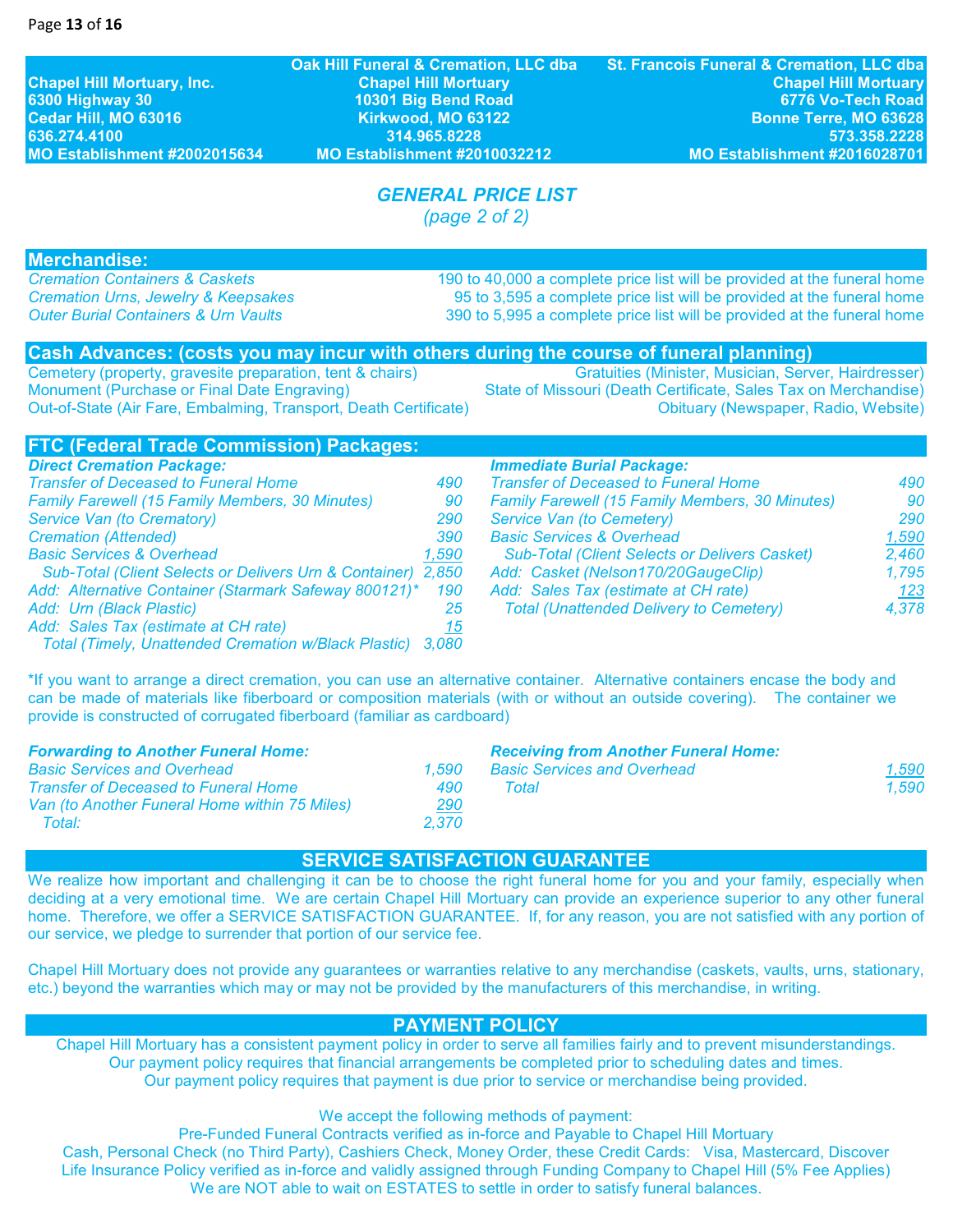Page **14** of **16**

*CASKET PRICE LIST* (Effective July 10, 2019)

|                                            | <b>CASKLI FINCL LISI</b> (LIICCUVE JUIV 10, 2013) |                       |                     |        |
|--------------------------------------------|---------------------------------------------------|-----------------------|---------------------|--------|
| Monticello Walnut 71010418                 | Walnut                                            | <b>Round Urn</b>      | <b>Velvet</b>       | 29,750 |
| <b>Victoriaville Mahogany H48095</b>       | <b>Mahogany</b>                                   | Round                 | <b>Velvet</b>       | 25,350 |
| Parliament Mahogany 71006583               | Mahogany                                          | Round                 | <b>Basketweave</b>  | 16,950 |
| <b>Marshall Mahogany H48101</b>            | <b>Mahogany</b>                                   | <b>Round Urn</b>      | <b>Velvet</b>       | 13,750 |
| <b>Morgan Cherry H46250</b>                | <b>Cherry</b>                                     | <b>Round Urn</b>      | Velvet              | 11,250 |
| <b>Bracondale Mahogany H48099</b>          | <b>Mahogany</b>                                   | <b>Square</b>         | <b>Velvet</b>       | 9,850  |
| <b>Dover Oak 71085845</b>                  | <b>Oak</b>                                        | <b>Square Custom</b>  | <b>Velvet</b>       | 6,295  |
| Gatewood Cherry 71007695                   | Cherry                                            | <b>Round Custom</b>   | <b>Velvet</b>       | 5,495  |
| <b>Chesapeake Colonial Cherry 71085830</b> | Cherry                                            | Square                | <b>Basketweave</b>  | 5,295  |
| Mercer Maple 71085769                      | <b>Maple</b>                                      | <b>Square Custom</b>  | <b>Crepe</b>        | 5,295  |
| Southern Pecan 71086639                    | Pecan                                             | <b>Square Custom</b>  | Velvet              | 4,995  |
| Virginia Rose Maple 71085828               | <b>Maple</b>                                      | <b>Square</b>         | Linwood             | 4,995  |
| <b>Golden Pine 70185751</b>                | Pine                                              | Square                | <b>Basketweave</b>  | 4,695  |
| <b>Faith Poplar 71209863</b>               | Poplar                                            | <b>Square Faith</b>   | <b>Crepe</b>        | 4,595  |
| Magnolia Poplar 71085720                   | Poplar                                            | Square                | <b>Eyelet</b>       | 4,495  |
| <b>Lincoln Dark Poplar 71086401</b>        | Poplar                                            | <b>Square</b>         | <b>Crepe</b>        | 4,195  |
| <b>Akron Oak 71086039</b>                  | Oak                                               | Square                | <b>Basketweave</b>  | 4,195  |
| <b>Bristol Poplar H41210</b>               | Poplar                                            | <b>Square Custom</b>  | <b>Crepe</b>        | 4,195  |
| <b>American Barnwood Oak 71083332</b>      | <b>Barnwood Oak</b>                               | <b>Square</b>         | Cotton              | 4,195  |
| Jackson Oak Veneer H43099                  | <b>Oak Veneer</b>                                 | <b>Square</b>         | <b>Crepe</b>        | 3,995  |
| <b>Madison Poplar Veneer H41150</b>        | <b>Poplar Veneer</b>                              | <b>Square Custom</b>  | Crepe               | 3,895  |
| Sebring Pecan 71085765                     | Pecan                                             | <b>Square</b>         | <b>Crepe</b>        | 3,695  |
| 23rd Psalm Poplar 71085800                 | Poplar                                            | Square                | <b>Basketweave</b>  | 3,695  |
| Dakota Poplar 71085784                     | Poplar                                            | <b>Square</b>         | <b>Basketweave</b>  | 3,695  |
| <b>Washington Poplar 71085766</b>          | Poplar                                            | Square                | <b>Basketweave</b>  | 3,695  |
| Dayton Poplar 71085768                     | Poplar                                            | <b>Square</b>         | <b>Basketweave</b>  | 3,295  |
| <b>Weston-Glaston Poplar Veneer H40901</b> | <b>Poplar Veneer</b>                              | Square                | Crepe               | 2,595  |
| <b>Lonkay Poplar Veneer H40080</b>         | <b>Poplar Veneer</b>                              | <b>Square</b>         | <b>Crepe</b>        | 2,195  |
| Kenton Poplar Veneer H40235                | <b>Poplar Veneer</b>                              | Square                | Crepe               | 1,995  |
| <b>Lancaster Poplar Veneer H40230</b>      | <b>Poplar Veneer</b>                              | <b>Square</b>         | <b>Crepe</b>        | 1,995  |
| Majestic Brushed Bronze 2889/A28284        | Bronze48                                          | <b>Round Urn</b>      | Velvet              | 39,650 |
| Supra Brushed Bronze 71008003              | Bronze48                                          | <b>Full Round Urn</b> | <b>Velvet</b>       | 34,750 |
| Dark Brushed Bronze 2889/71209751          | Bronze48                                          | <b>Round Urn</b>      | Velvet              | 23,450 |
| Trojan Gunmetal Bronze 2462/A24450         | Bronze32                                          | <b>Square</b>         | <b>Velvet</b>       | 12,500 |
| Majestic Brushed Stainless 3831/A38050     | <b>Stainless</b>                                  | <b>Square Urn</b>     | Velvet              | 9,850  |
| Princess Hyacinth 3851/A38315              | <b>Stainless</b>                                  | Square Urn            | <b>Velvet</b>       | 4,795  |
| Newport Brushed 3851/A38232                | <b>Stainless</b>                                  | <b>Square Urn</b>     | Velvet              | 4,795  |
| Silver Pearl Brushed 3851/A38312           | <b>Stainless</b>                                  | <b>Square Urn</b>     | <b>Velvet</b>       | 4,795  |
| Independence White 3960/71209771           | <b>Stainless</b>                                  | <b>Square Custom</b>  | <b>Basketweave</b>  | 4,595  |
| Sanctuary Blue Brushed 3946/71007856       | <b>Stainless</b>                                  | <b>Square</b>         | <b>Velvet</b>       | 4,595  |
| <b>Newcastle Ebony 3946/71209775</b>       | <b>Stainless</b>                                  | Square                | Velvet              | 4,595  |
| <b>Silver Rose 5298/71209756</b>           | Steel18                                           | Round                 | <b>Velvet</b>       | 4,395  |
| <b>Comfort Coral Mist 447/A07289</b>       | Steel18                                           | Square                | <b>Cotton Quilt</b> | 4,095  |
| <b>Cardinal Red 71209601</b>               | Steel18                                           | <b>Square Urn</b>     | <b>Basketweave</b>  | 3,995  |
| <b>Conwell Black 5085/A50550</b>           | Steel18                                           | Round                 | <b>Basketweave</b>  | 3,695  |
| <b>Midnight Blue 843/71209593</b>          | Steel18                                           | <b>Square Urn</b>     | <b>Crepe</b>        | 3,695  |
| Patriot Ebony 887/A08467                   | Steel18                                           | <b>Square Urn</b>     | <b>Twill</b>        | 3,495  |
| Freedom Blue 887/A08466                    | Steel18                                           | <b>Square Urn</b>     | Twill               | 3,495  |
| <b>Geneva Taupe 1382/A13996</b>            | Steel18                                           | <b>Square Covered</b> | Velvet              | 3,295  |
| Potomac Ocean Blue 1382/A13801             | Steel18                                           | <b>Square Covered</b> | <b>Velvet</b>       | 3,295  |
| <b>Coral Mist 572/71209735</b>             | Steel18                                           | <b>Square Covered</b> | Velvet              | 2,895  |
| Pacific Blue 573/71209736                  | Steel18                                           | <b>Square Covered</b> | <b>Velvet</b>       | 2,895  |
| <b>Brighton Blue 515/71209600</b>          | Steel18                                           | <b>Square Covered</b> | <b>Crepe</b>        | 2,595  |
| Silver Dark Gun Metal 670/71209398         | Steel20                                           | <b>Square Covered</b> | <b>Crepe</b>        | 2,395  |
| <b>Russett Bronze 623/71203725</b>         | Steel20                                           | <b>Square Covered</b> | Crepe               | 2,195  |
| <b>Bronzetone 670/71203732</b>             | Steel20                                           | <b>Square Covered</b> | <b>Crepe</b>        | 1,995  |
| <b>Holloway Copper 1170/71085697</b>       | Steel20Clip                                       | <b>Square Covered</b> | Crepe               | 1,895  |
| <b>Nelson Silver 170/71085669</b>          | Steel20Clip                                       | <b>Square Covered</b> | <b>Crepe</b>        | 1,795  |
|                                            |                                                   |                       |                     |        |

**Chapel Hill Mortuary, Inc. 6300 Highway 30, Cedar Hill, MO 63016 Oak Hill Funeral & Cremation, LLC dba Chapel Hill Mortuary 10310 Big Bend Road, Kirkwood, MO 63122 St. Francois Funeral & Cremation, LLC dba Chapel Hill Mortuary 6776 Vo-Tech Road, Bonne Terre, MO 63628**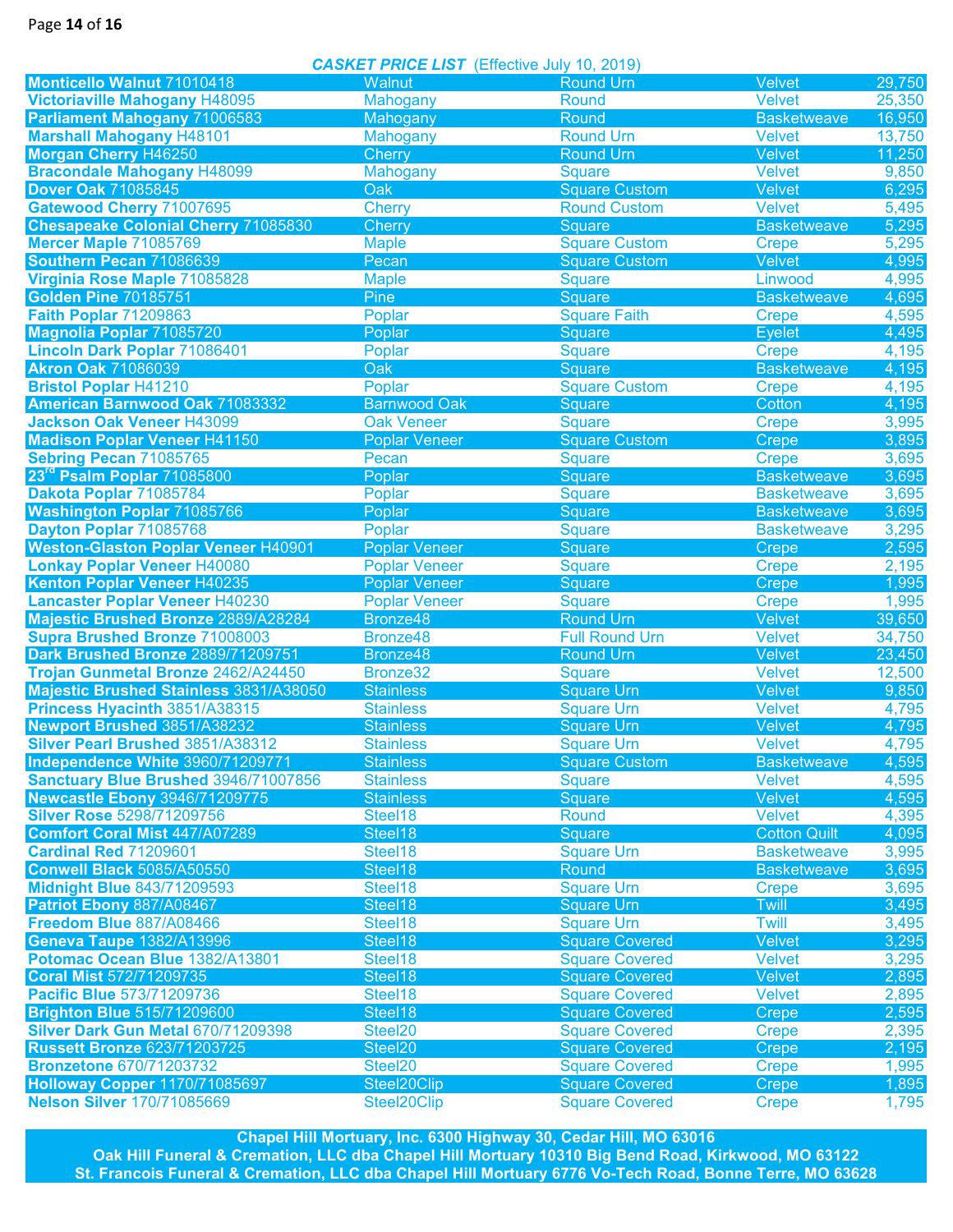### *CASKETS for CREMATION and NATURAL BURIAL* (Effective July 10, 2019)

| <b>Green Man Casket</b>                    |                      | <b>Woods</b>                                                     | Square                                                             |                | 3,795  |
|--------------------------------------------|----------------------|------------------------------------------------------------------|--------------------------------------------------------------------|----------------|--------|
|                                            |                      |                                                                  |                                                                    | <b>Natural</b> |        |
| Dayton Poplar 71085768                     |                      | Poplar                                                           | <b>Square</b>                                                      | <b>Basket</b>  | 3,295  |
| <b>Passages Willow Casket</b>              |                      | <b>Willow</b>                                                    | Square                                                             | Cotton         | 2,995  |
| <b>Passages Bamboo Casket</b>              |                      | <b>Bamboo</b>                                                    | <b>Square</b>                                                      | <b>Cotton</b>  | 2,795  |
| <b>Passages Seagrass Casket</b>            |                      | <b>Seagrass</b>                                                  | Square                                                             | Cotton         | 2,595  |
| Falcon Poplar H40301                       |                      | Poplar                                                           | <b>Square</b>                                                      | <b>Crepe</b>   | 2,395  |
| <b>Lonkay Poplar Veneer H40080</b>         |                      | <b>Poplar Veneer</b>                                             | Square                                                             | Crepe          | 2,195  |
| Kenton Poplar Veneer H40235                |                      | <b>Poplar Veneer</b>                                             | <b>Square</b>                                                      | <b>Crepe</b>   | 1,995  |
| Lancaster Poplar Veneer H40230             |                      | <b>Poplar Veneer</b>                                             | Square                                                             | <b>Crepe</b>   | 1,995  |
| <b>Freeport Poplar Ceremonial K61575</b>   |                      | Poplar                                                           | <b>Square</b>                                                      | <b>Crepe</b>   | 1,790  |
| <b>Starmark Emerson Blue</b>               |                      | <b>Corrugated Cloth Covered</b>                                  | Casket Style, Hardware, Cap Attached                               | <b>Crepe</b>   | 1,290  |
| <b>Starmark Harmony Deluxe Blue 800088</b> |                      | <b>Corrugated Cloth Covered</b>                                  | <b>Casket Style, Hardware</b>                                      | <b>Crepe</b>   | 990    |
| <b>Starmark "Nature's Way" Natural</b>     |                      | <b>Corrugated Plain</b>                                          | Low Bottom with Cover                                              | Cotton         | 690    |
| <b>Starmark Transporter Brown 800059</b>   |                      | <b>Corrugated Woodgrain</b>                                      | <b>Low Bottom with Cover</b>                                       | <b>Crepe</b>   | 390    |
| <b>Starmark Safeway 800121</b>             |                      | <b>Corrugated Plain</b>                                          | Low Bottom with Cover                                              | <b>None</b>    | 190    |
|                                            |                      |                                                                  |                                                                    |                |        |
|                                            |                      | <b>CASKETS with ENHANCED DIMESIONS (Effective July 10, 2019)</b> |                                                                    |                |        |
| 32Biltmore Silver 71086660                 |                      | 18Steel                                                          | 32"InsideCasket/34"OBC                                             | Crepe          | 4,495  |
| 27Imperial Poplar H41230                   |                      | Poplar                                                           | 27"InsideCasket/30"OBCStandard                                     | <b>Crepe</b>   | 4,295  |
| 29Overland Diamond Blue 71086649           |                      | 18Steel                                                          | 29"InsideCasket/30"OBCStandard                                     | <b>Crepe</b>   | 3,895  |
| 29Carolina White 71086696                  |                      | 18Steel                                                          | 29"InsideCasket/30"OBCStandard                                     | <b>Crepe</b>   | 3,895  |
| 27Dakota Poplar 71085788                   |                      | Poplar                                                           | 27"InsideCasket/30"OBCStandard                                     | <b>Crepe</b>   | 3,795  |
| 27Columbia Silver A19710/1959              |                      | 18Steel                                                          | 27"InsideCasket/30"OBCStandard                                     | <b>Velvet</b>  | 3,795  |
| 27Marvel Ash H43090                        |                      | <b>Ash Veneer</b>                                                | 27"InsideCasket/30"OBCStandard                                     | Crepe          | 3,695  |
| 27Merlot A19150/1942                       |                      | 18Steel                                                          | 27"InsideCasket/30"OBCStandard                                     | <b>Crepe</b>   | 3,495  |
| 27Cedartone 1942/A19263                    |                      | 18Steel                                                          | 27"InsideCasket/30"OBCStandard                                     | Crepe          | 3,495  |
| 27 Augusta Diamond Blue 71086682           |                      | 18Steel                                                          | 27"InsideCasket/29"OBCStandard                                     | <b>Crepe</b>   | 3,295  |
| 27Augusta Light Orchid 71086687            |                      | 18Steel                                                          | 27"InsideCasket/29"OBCStandard                                     | Crepe          | 3,295  |
| 27Silver Dark Gunmetal 71203737            |                      | 20Steel                                                          | 27"InsideCasket/30"OBCStandard                                     | <b>Crepe</b>   | 2,995  |
| 29Empire Silver 71086657                   |                      | 20Steel                                                          | 29"InsideCasket/30"OBCStandard                                     | Crepe          | 2,795  |
| 29Empire White 86658                       |                      | 20Steel                                                          | 29"InsideCasket/30"OBCStandard                                     | <b>Crepe</b>   | 2,795  |
| 29Empire Monarch Blue 71086659             |                      | 20Steel                                                          | 29"InsideCasket/30"OBCStandard                                     | Crepe          | 2,795  |
| 28Majestic Sunset Gold 7103429             |                      | 20SteelClip                                                      | 28"InsideCasket/30"OBCStandard                                     |                | 2,495  |
|                                            |                      |                                                                  |                                                                    | <b>Crepe</b>   |        |
| 28Majestic Monarch Blue 7103430            |                      | 20SteelClip                                                      | 28"InsideCasket/30"OBCStandard                                     | <b>Crepe</b>   | 2,495  |
| 28Majestic Silver 71013431                 |                      | 20SteelClip                                                      | 28"InsideCasket/30"OBCStandard                                     | <b>Crepe</b>   | 2,495  |
| 27Falcon Poplar H40301                     |                      | Poplar                                                           | 27"InsideCasket/34"OBC                                             | Crepe          | 2,395  |
|                                            |                      |                                                                  | <b>OUTER BURIAL CONTAINER PRICE LIST (Effective July 10, 2019)</b> |                |        |
| <b>Doric Olympian Bronze</b>               |                      | <b>Concrete Base &amp; Reinforced Cover</b>                      | Base Lined & Cover Wrapped in Bronze                               |                | 26,350 |
| <b>Doric Olympian Stainless</b>            |                      | <b>Concrete Base &amp; Reinforced Cover</b>                      | <b>Base Lined &amp; Cover Wrapped in Stainless</b>                 |                | 23,950 |
| <b>Trigard Reflection Bronze</b>           |                      | <b>Concrete Base &amp; Reinforced Cover</b>                      | Dual Polymer & Bronze Liner & Carapace                             |                | 5,950  |
| <b>Trigard Reflection Copper</b>           |                      | <b>Concrete Base &amp; Reinforced Cover</b>                      | Dual Polymer & Copper Liner & Carapace                             |                | 4,950  |
| <b>Trigard Reflection Stainless</b>        |                      | <b>Concrete Base &amp; Reinforced Cover</b>                      | Dual Polymer & Stainless Liner & Carapace                          |                | 3,950  |
| <b>Trigard Healing Tree Vault</b>          |                      | <b>Concrete Base &amp; Reinforced Cover</b>                      | <b>Dual Polymer Liner &amp; Carapace</b>                           |                | 3,450  |
| <b>Trigard Aegean Vault</b>                |                      | <b>Concrete Base &amp; Reinforced Cover</b>                      | Dual Polymer Liner & Carapace                                      |                | 3,250  |
| <b>Trigard Trilogy Stone Vault</b>         |                      | <b>Concrete Joined Base &amp; Cover</b>                          | <b>Interior Polymer Liner &amp; Carapace</b>                       |                | 2,350  |
| <b>Trigard Trilogy Vault</b>               |                      | <b>Concrete Joined Base &amp; Cover</b>                          | <b>Interior Polymer Liner</b>                                      |                | 1,995  |
| <b>Trigard Estate Vault</b>                |                      | <b>Concrete Joined Base &amp; Cover</b>                          | <b>Interior Polymer Liner</b>                                      |                | 1,495  |
| <b>Graveliner</b>                          | <b>Concrete Base</b> |                                                                  | <b>Loose Cover</b>                                                 |                | 995    |
| <b>Natural Graveliner</b>                  |                      | <b>Bottomless Concrete Base</b>                                  | <b>Loose Cover</b>                                                 |                | 995    |
| <b>Clark Copper Urn Vault</b>              |                      | Copper12Gauge (Pennyvein)                                        | Dome Cover with Base                                               |                | 1,495  |
| <b>Doric Bronze Urn Vault</b>              |                      | <b>Concrete Base &amp; Reinforced Cover</b>                      |                                                                    |                | 1,295  |
|                                            |                      |                                                                  | Polymer & Bronze Liner & Carapace                                  |                |        |
| <b>Doric Lydian Urn Vault</b>              |                      | <b>Concrete Base &amp; Reinforced Cover</b>                      | Polymer & Copper Liner & Carapace                                  |                | 1,195  |
| <b>Doric Athenian Urn Vault</b>            |                      | <b>Concrete Base &amp; Reinforced Cover</b>                      | <b>Polymer &amp; Stainless Liner &amp; Carapace</b>                |                | 995    |
| <b>Clark Stainless Urn Vault</b>           |                      | StainlessSteel12Gauge (Blue)                                     | Dome Cover with Base                                               |                | 995    |
| <b>Clark Galvanized Urn Vault</b>          |                      | GalvanizedSteel12Gauge (Silver Slate)                            | <b>Dome Cover with Base</b>                                        |                | 895    |
| <b>Clark Aluminum Urn Vault</b>            |                      | Aluminum12Gauge (Brownstone)                                     | <b>Dome Cover with Base</b>                                        |                | 695    |
| <b>Doric Patrician Urn Vault</b>           |                      | <b>Concrete Base &amp; Reinforced Cover</b>                      | <b>Polymer Liner &amp; Carapace</b>                                |                | 695    |
| <b>Clark Steel Urn Vault</b>               |                      | Steel12Gauge (Burnished Bronze)                                  | <b>Dome Cover with Base</b>                                        |                | 595    |
| <b>Doric Tiara Urn Vault</b>               |                      | <b>Concrete Base &amp; Reinforced Cover</b>                      | <b>Polymer Liner</b>                                               |                | 595    |

**Chapel Hill Mortuary, Inc. 6300 Highway 30, Cedar Hill, MO 63016 Oak Hill Funeral & Cremation, LLC dba Chapel Hill Mortuary 10310 Big Bend Road, Kirkwood, MO 63122 St. Francois Funeral & Cremation, LLC dba Chapel Hill Mortuary 6776 Vo-Tech Road, Bonne Terre, MO 63628**